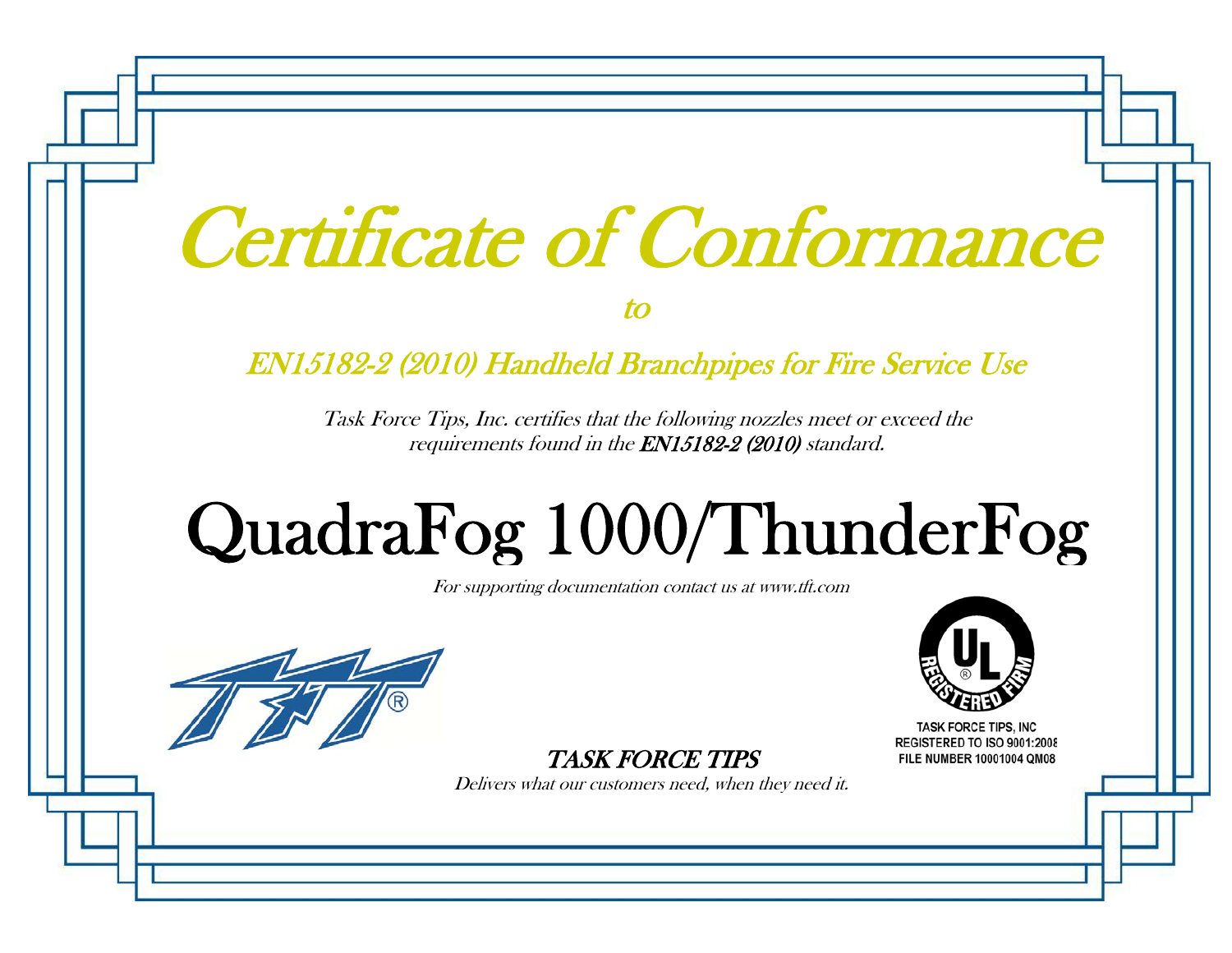#### **Annex C**

#### (normative)

#### **Datasheet for hand-held branchpipes for fire service use**

#### **C.1 General**

**NOTE 1** The symbol \* means "where applicable" in the whole datasheet

**NOTE 2** Actual test results can be entered in the data sheet when these results exceed the minimum requirements given in this Standard

#### **C.2 General data**

| 1.1 Manufacturer | Task Force Tips, Inc. - Valparaiso, IN - USA |
|------------------|----------------------------------------------|
| 1.2 Type         | QuadraFog 1000/ThunderFog                    |

| <b>1.3</b> Type according to EN | Гуре 3 |
|---------------------------------|--------|
| 15182-1 Annex A                 |        |

| 1.4 Flowrate (I/min) at $p_R$ | 950 I/min @ 6 bar         |
|-------------------------------|---------------------------|
| 1.5 Flow settings *           | 285-500-600-800-950-purge |

| <b>1.6</b> Type of spray * | <b>Hollow Cone streaming/Full Cone alternately</b> |
|----------------------------|----------------------------------------------------|
|                            |                                                    |

#### **C.3 Flow pressure chart**

Use the following symbols to represent different types of cone spray:



Use the following symbols to represent flow at spray types (NN represents throw in METERS):

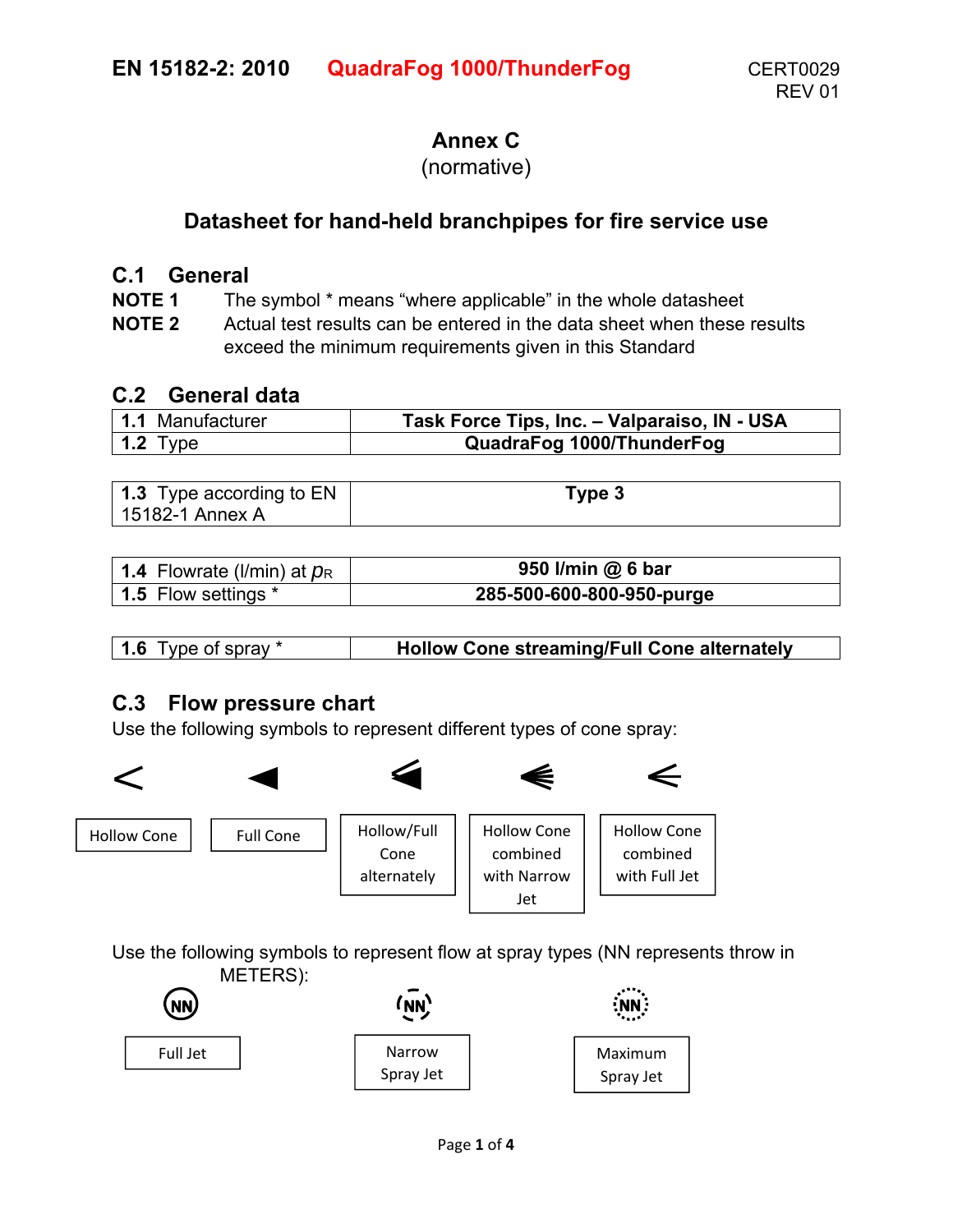

 $\circled{45}$  $\frac{1}{20}$  $\overline{10}$ 

 $\frac{47}{23}$  $\left(\frac{1}{3}\right)$ 

 $\overline{48}$ <br> $\overline{25}$ <br> $\overline{15}$ <br> $\overline{15}$ 

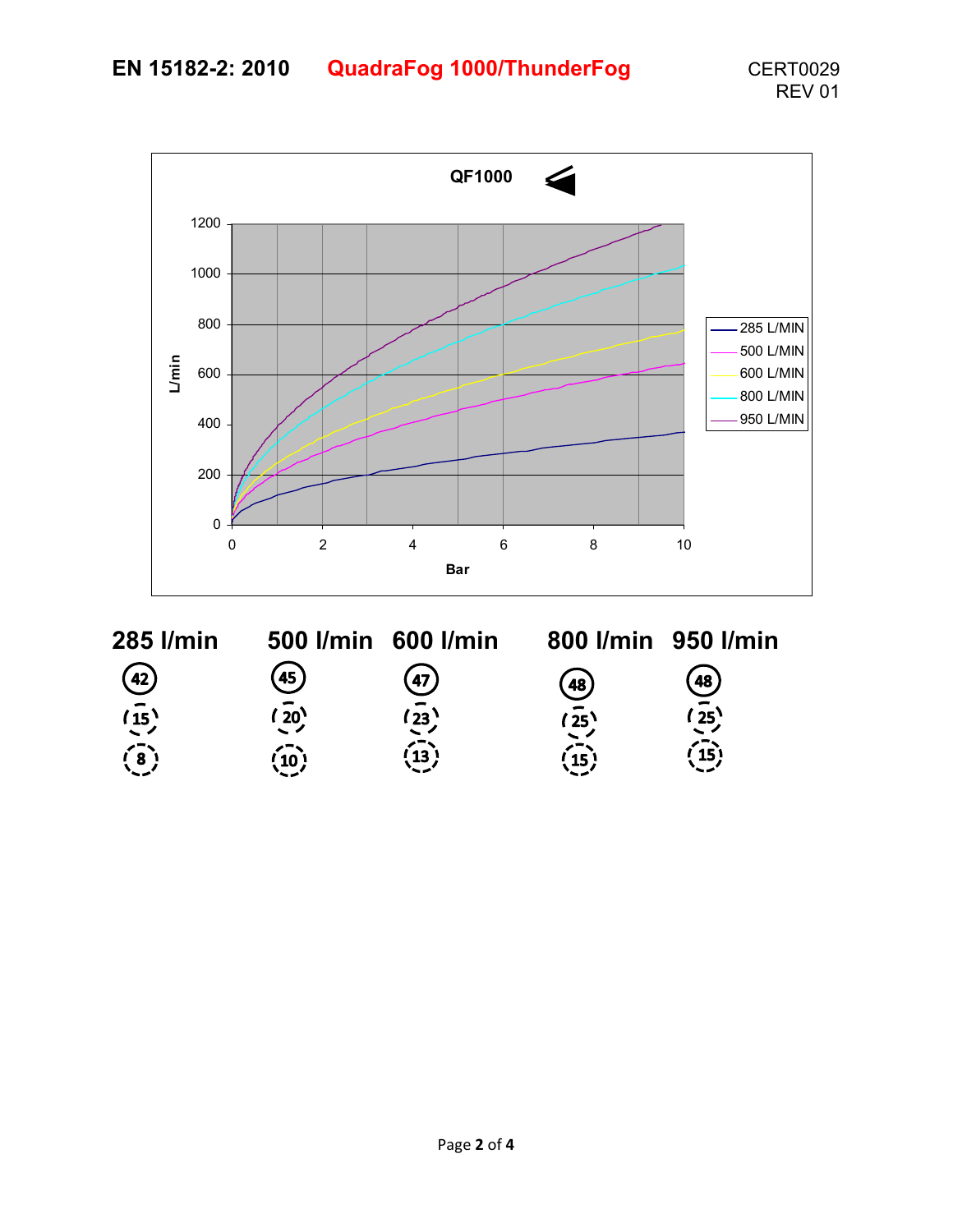#### **C.4 Operational devices**

| 3.1 Fitting system           | <b>Swiveling Coupling</b>           |
|------------------------------|-------------------------------------|
| 3.2 Gripping device          | <b>Pistol Grip</b>                  |
| 3.3 Open/shut-off device *   | <b>Ball Valve</b>                   |
| 3.4 Jet/spray system *       | Rotating operating element (bumper) |
| 3.5 Flow adjustment system * | Rotating operating element (ring)   |

#### **C.5 Requirements**

|                               | <b>Relevant sub</b> | <b>Item</b>                                         | <b>Minimum</b>           | <b>Test</b>    |
|-------------------------------|---------------------|-----------------------------------------------------|--------------------------|----------------|
|                               | clause              |                                                     | Requirement              | <b>Result</b>  |
|                               | number              |                                                     |                          |                |
|                               | per standard        |                                                     |                          |                |
|                               | EN 15182-2/4.2.1    | Dimensions (mm)                                     | $\leq 450x300x150$       | 330x255x120    |
|                               | EN 15182-2/4.2.1    | Mass (kg)                                           | $\leq 3.5$               | 2.97           |
|                               | EN 15182-2/4.2.2    | <b>Torques</b> needed for moving operating elements |                          |                |
|                               |                     | $(N\!\cdot\!m)$                                     |                          |                |
|                               |                     | Lever*                                              | $\leq 15$                | N/A            |
|                               |                     | Valve Handle *                                      | $\leq 15$                | 11             |
| <b>OPERATING AND HANDLING</b> |                     | Flow adjustment                                     | $\leq 15$                | 3              |
|                               |                     | element                                             |                          |                |
|                               |                     | Jet adjustment element                              | $\leq 10$                | $\overline{2}$ |
|                               |                     | Rotating inlet element                              | $\leq 5$                 | 5              |
|                               | EN 15182-2/4.2.3    | Flow adjustment *                                   |                          |                |
|                               |                     | Rotation from minimal                               | ≤ 180°                   | 119°           |
|                               |                     | to maximal flow                                     |                          |                |
|                               | EN 15182-2/4.2.4    | Jet adjustment *                                    |                          |                |
|                               |                     | Rotation from straight                              | $70^\circ$ - $180^\circ$ | $180^\circ$    |
|                               |                     | jet to wide spray jet with                          |                          |                |
|                               |                     | a minimal spray angle                               |                          |                |
|                               |                     | of 100°                                             |                          |                |